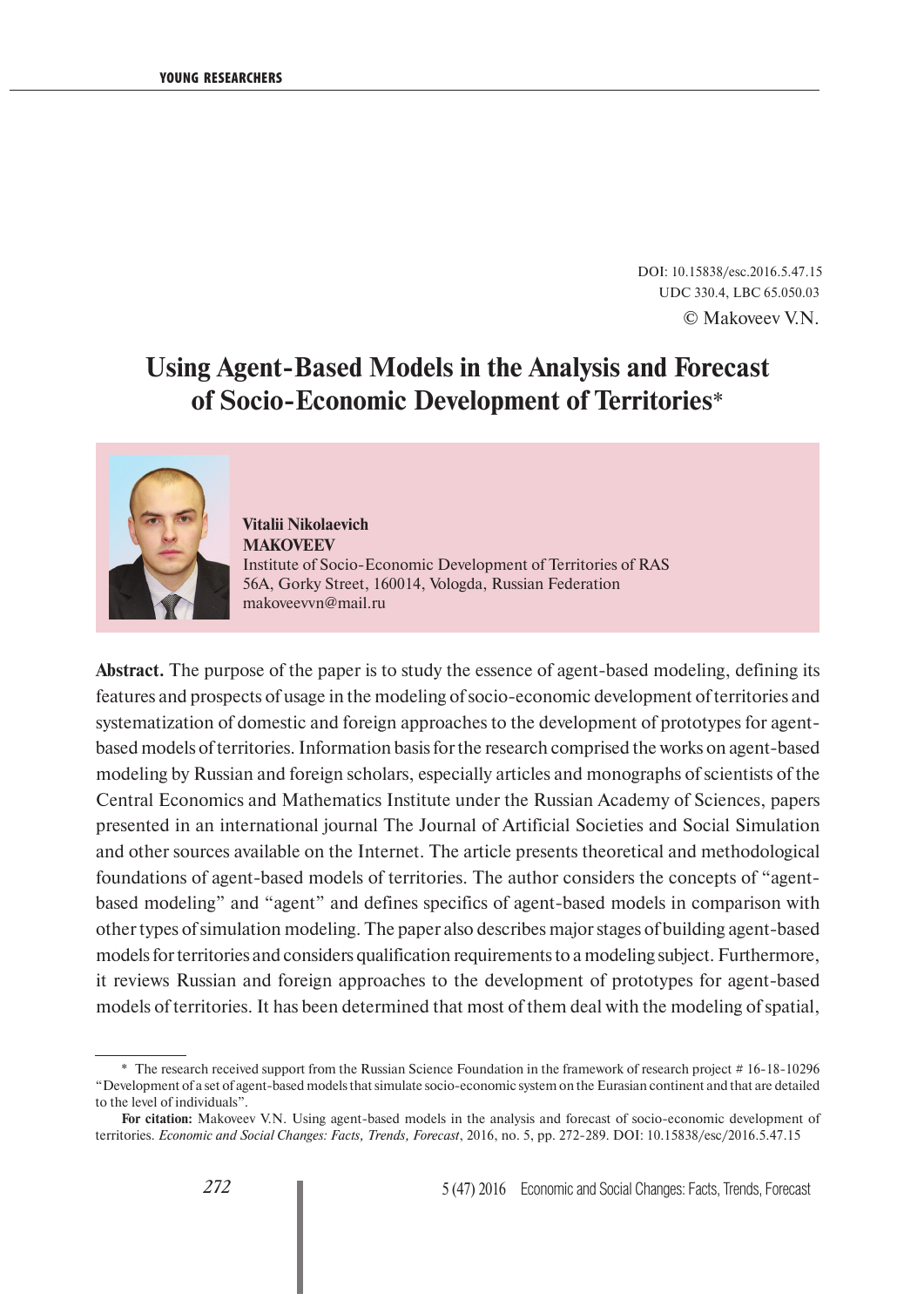territorial and socio-economic development of regions, cities and municipal entities. Agents in such models are presented by households, residents of regions and cities, enterprises and organizations operating in their territory, and public administration authorities (their inclusion in the model makes it possible to test different options of management impacts on territories by changing the model parameters, for instance, the introduction of certain prohibitions and quotas, issuance of permits, distribution of financial resources, etc.). At the end of the paper, the author formulates major conclusions. He shows the complexity faced by developers of agent-based models of socioeconomic development and prospects for further research in this field. It has been established that the agent-based approach to the modeling of socio-economic development of territories is very promising, it helps improve the efficiency of forecasting regional development and management decisions due to a very detailed and realistic reconstruction of the internal structure of a region in the form of separate independent economic entities that interact with each other and with external environment, and also due to the possibility of fast processing and analysis of large amounts of data.

**Key words:** economy, mathematical modeling, agent-based models of socio-economic development.

In the post-Soviet period, the growth of the domestic economy was mainly achieved by increasing exports of raw materials, particularly hydrocarbons, and a favorable pricing environment for energy products. The domestic economy has evolved over the last 25 years under this model of raw materials export. However, the financial crisis of 2008–2009 and the events of 2014 demonstrated the vulnerability and instability of this type of development. The sharp decline in oil prices in 2014 led to a significant reduction of budget funds at all levels and reduction of investment activity that adversely affected the dynamics of economic growth and people's welfare. The situation was aggravated by the restrictions on imports of new technology and high-tech equipment from some foreign countries introduced against Russia.

This situation necessitates a more effective use of available resources, especially in the regions. In turn, this is impossible without the development of systems for simulation and forecasting of socio-economic development at the regional level.

In 2014, the law "On strategic planning in the Russian Federation" was adopted, it "establishes the legal framework for strategic planning in the Russian Federation, coordination of state and municipal strategic management and budget policy, powers of the federal bodies of state power, bodies of state power of subjects of the Russian Federation, bodies of local selfgovernment and their cooperation with non-governmental, scientific and other organizations in the field of strategic planning" [18].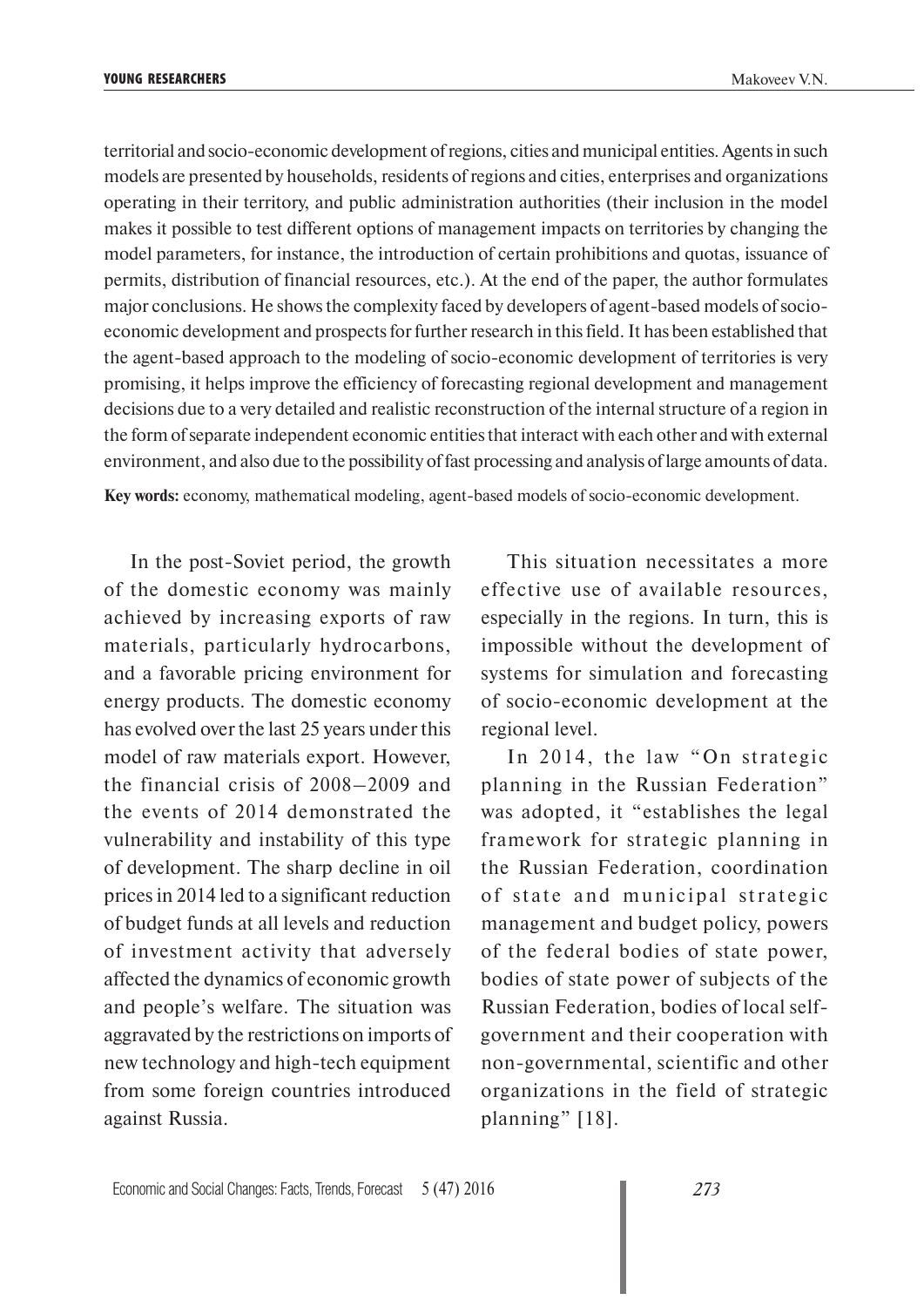Currently, for the purpose of forecasting socio-economic development of territories, state authorities mostly use methods of time series (trending), input-output balances, production functions and expert interviews. A lot of models for socioeconomic development of territories have been developed on the basis of these methods (Cross-sectoral interactions model (Central Economics and Mathematics Institute, RAS), Balanceeconometric forecasting model (Center for Macroeconomic Analysis and Shortterm Forecasting), Macroeconomic inter-industry model RIM (Institute of Economic Forecasting, RAS), the Model of the modern Russian economy (Dorodnicyn Computing Centre of RAS), the System for analyzing and forecasting socio-economic development of the region (KSTU), "Input-output" model by W. Leontief (USA), the Interindustry model of the U.S. economy LIFT (USA), AIDADS demand model (China), the Model of the Eurozone (EU), etc.) [9, 21, 22, 30, 37, 41]. However, it should be noted that many of such models are not applicable at the regional level because their calculations are based on the data from expert surveys and on the number of indicators, for which it is extremely difficult to obtain information. This creates the need to design socioeconomic development models that would be applicable at the regional level and would take into account specific features of the territory and a wide variety

of relationships between economic agents located there.

It is necessary to note that such models should be capable to perform a quick and efficient analysis of very large volumes of information. This is due to a rapid growth of the total amount of information in various economic sectors in recent years. According to a market research company IDC1 , the total amount of data will increase 29-fold in 10 years: from 1,200 exabytes in 2010 to 35,000 exabytes in 2020. Analysts say that the greatest increase in information will be observed in the Internet, financial sector, healthcare, astronomy, and bioinformatics. The need for processing and analyzing such considerable amounts of data sets makes it necessary to create information-analytical systems of a new level based on advanced computing methods, methods of pattern recognition, organization of storages, gathering statistical information with the goal of extracting meaning from data and obtaining information context [1].

Since the human brain is not capable of perceiving more than three or four interrelated parameters of a dynamic process, the creation of such systems at the regional level will improve the efficiency of decision-making, including public administration in a given territory, and a more efficient use of available resources in the region [16].

<sup>&</sup>lt;sup>1</sup> International Data Corporation.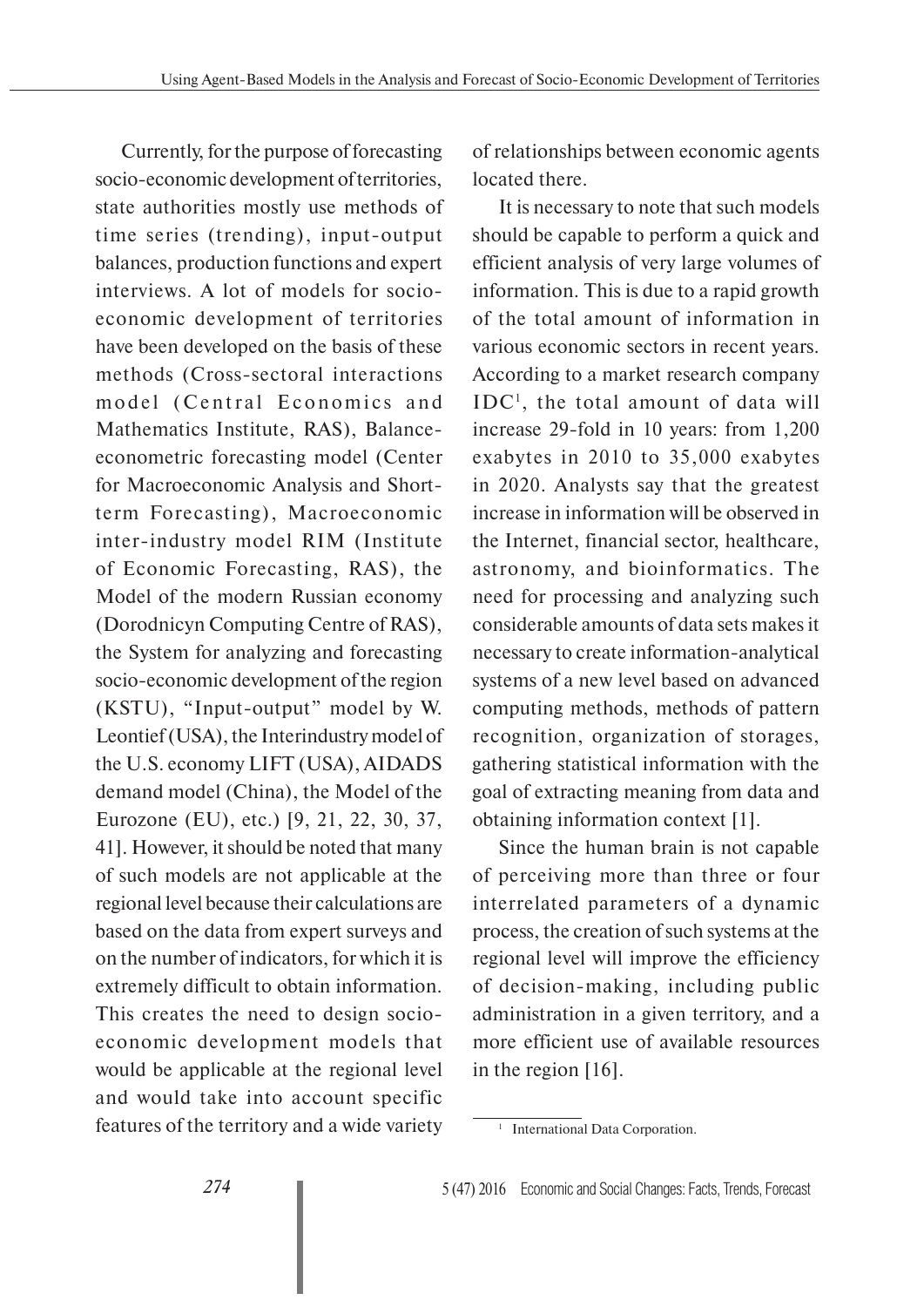When building such models, one of the key elements of the new informationanalytical systems can be the agent-based approach to the simulation of socioeconomic development of territories, which is relatively new in simulation modeling and becomes increasingly popular. According to researchers from CEMI RAS, the emergence of this approach can be viewed as a result of a long evolution of modeling methodology: the transition from mono-models (one model describes a single algorithm) to multi-

In accordance with this approach, the economic system can be represented as a set of interacting agent subsystems. By modeling the behavior of individual elements in a system, setting the parameters of their interaction, it is possible to investigate regularities in the behavior of a global system and analyze its features [7]. In other words, agent-based modeling approach is an artificial society that consists of independent agents that interact with one another and can simulate a system as close to reality as possible [20].

models (one model contains multiple

independent algorithms) [13].

In building agent-based models researchers do not describe the behavior of the system as a whole (this applies in the development of traditional simulation models by using linear or differential equations that establish relationships between items), rather, they describe the

behavior only of its elements and their independence. The behavior of the entire system is determined by the system itself in the course of emulation experiment, and functional relationships arising in the course of interaction of the system elements remain beyond the narrative part and, in fact, are the subject of research [8].

Thus, the relevance of studying the issues of development of agent-based modeling of socio-economic systems for various territories is due primarily to a significant increase in the volume of information, the need for its processing and analysis, and the increase in the efficiency of managerial decisions.

The purpose of the present paper is to study the nature of agent-based modeling, determine its specifics and prospects of use in the modeling of socio-economic development of territories, as well as to review domestic and foreign approaches to the development of prototypes for agentbased models of territories.

Information base of research is presented by the works of domestic and foreign scholars on agent-based modeling; first of all, these include articles and monographs of scientists of the Central Economics and Mathematics Institute of the Russian Academy of Sciences, proceedings of the international *Journal of Artificial Societies and Social Simulation*, as well as other sources available on the Internet.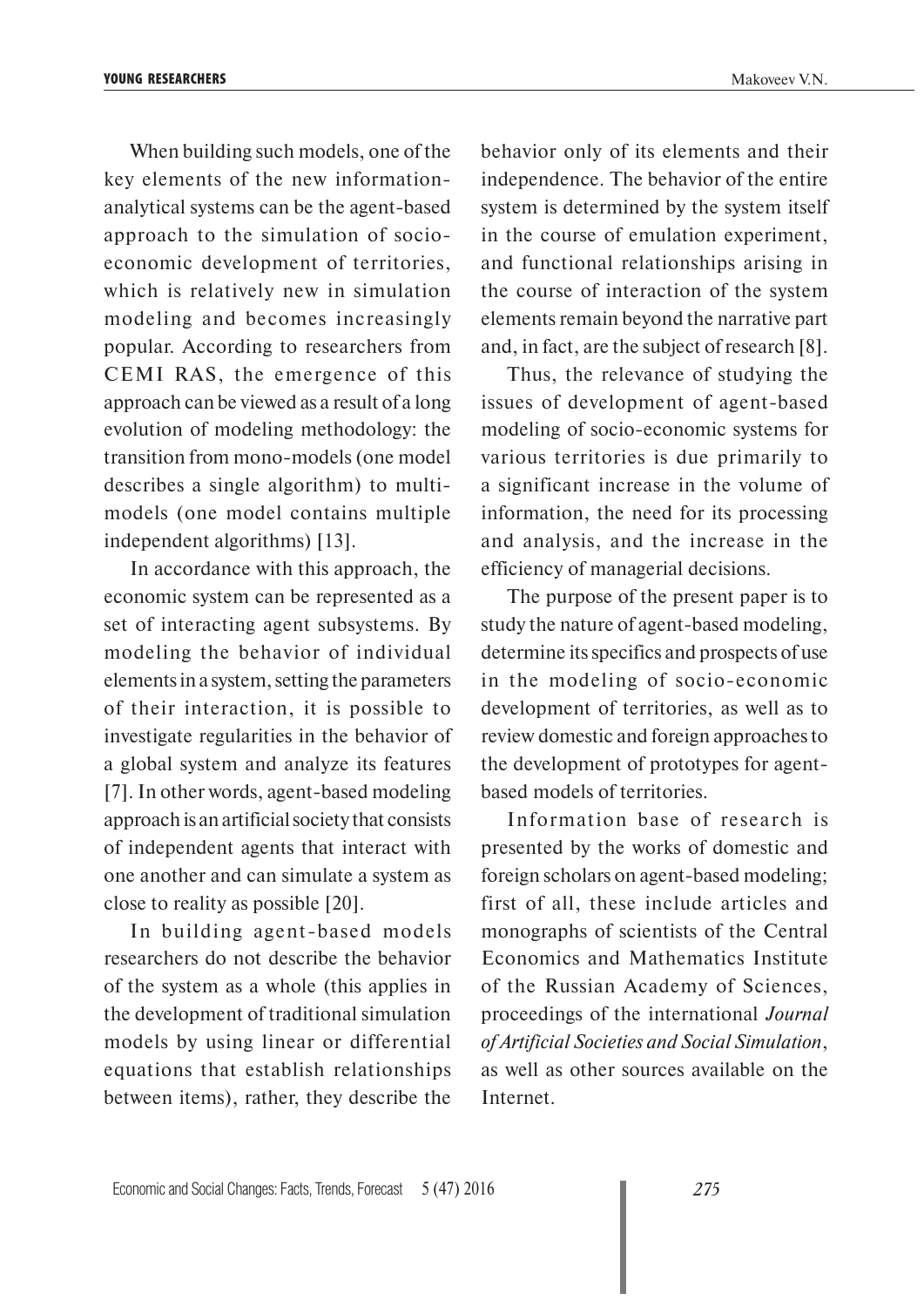The essence of simulation process, according to A.G. Granberg, is reduced to the cyclic and sequential execution of the following phases: construction of a model, study of the model, transfer of knowledge from the model to original, and validation and application of knowledge [5].

Let us try and find out which models can be named agent-based models and in what ways they differ from other types of simulation.

Domestic and foreign researchers formulated various definitions of agentbased models.

For example, A.R. Bakhtizin, and M.R. Fattakhov define agent-based models as a special class of models based on the individual behavior of agents and created for computer simulations [2; 25].

V.L. Makarov specifies the agent-based model by enumerating its properties among which he points out autonomy, limited intelligence of the agents, location in space, and heterogeneity. The author points out that the main difference between agent-based models and other types of simulation is "the presence of a large number of agents interacting with one another" [11].

E.D. Sushko specifies the agent-based model as "an artificial society of interacting independent agents, each of which has a given set of personal characteristics ("resources"), an objective function ("interests") and is subject to the rules of behavior that determine its reactions in various situations involving the scope of its interests" [23].

According to N. Gilbert, agent-based modeling is a computational method that allows the researcher to create and analyze a model composed of agents interacting in the environment, and conduct experiments using the models constructed. The main feature of agent-based models, according to N. Gilbert, is the ability of the agents to interact with each other and with the environment, to carry information messages and perform actions on their basis. In this case, information messages can present a direct "dialogue" between the agents, and indirect means of obtaining information (impact of another agent, observation over another agent). According to N. Gilbert, the possibility of modelling agent interactions is the main difference between agent-based modeling and other types of computational models [36].

A.R. Bakhtizin says that "the ultimate goal of the process of creating agent-based models is to track the influence of fluctuations of the agents operating at the micro-level on the indicators at the macrolevel" [2].

The concept of "agent" is one of the main terms in agent-based modeling. M.R. Fattakhov believes that currently there is no precise definition of this term in agent-based modeling. According to his viewpoint, "the agent is an intelligent autonomous computerized entity located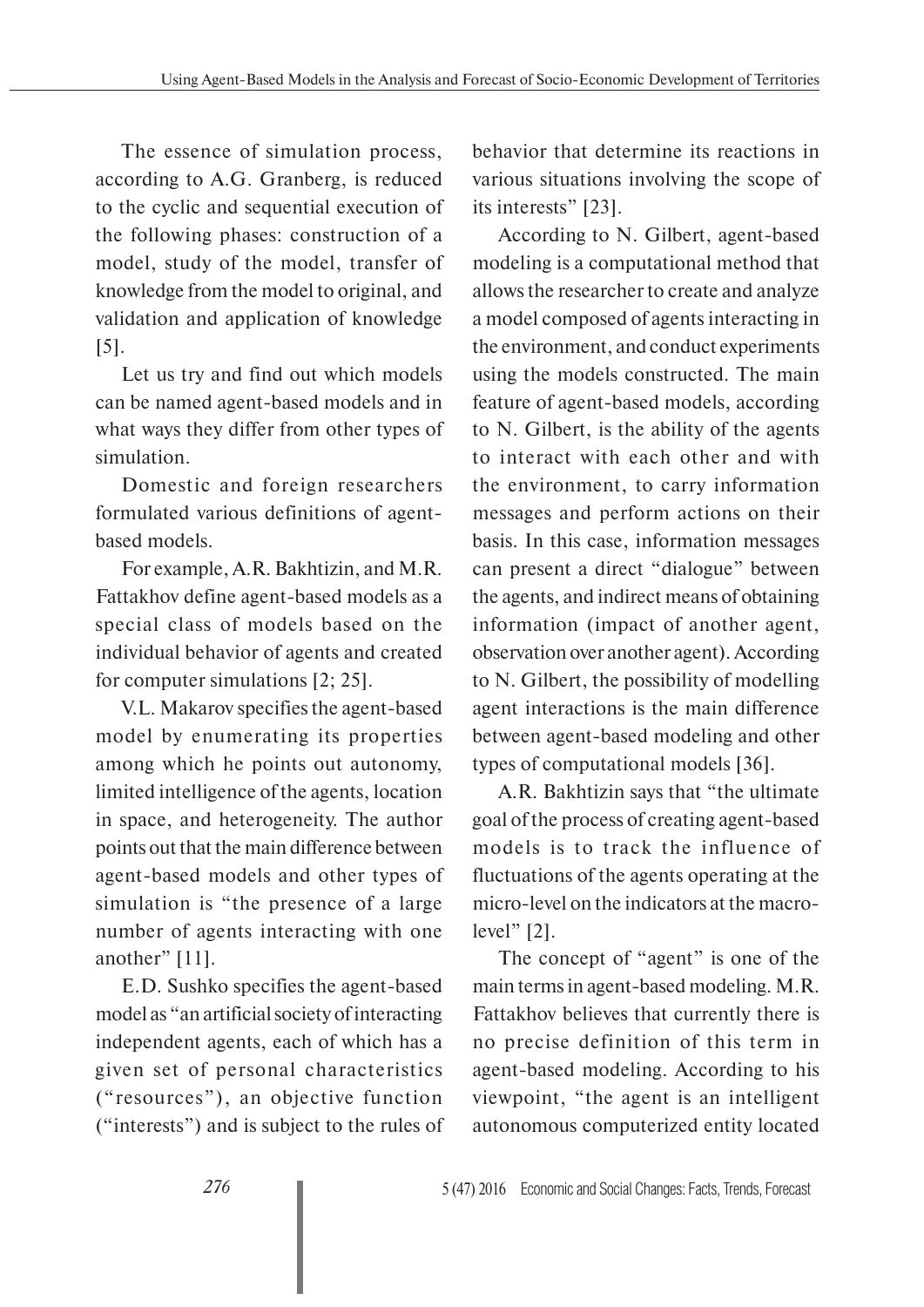in its surrounding environment and interacting with other similar entities to achieve the goals of its existence" [25].

According to V. D. Boev, the "agent" is an active object that possesses its own behavior and has the opportunity to interact with other agents and with the environment [3].

Exploring the term "agent", V.L. Makarov emphasizes that each agent has a given set of characteristics and an objective function. On this basis, there is an imitation of the agent's reaction to changes in the external environment that affects its interests [13].

According to M.R. Fattakhov, the main properties and attributes of agents are " autonomy, intelligence, representativeness, location in time and space, the presence of life cycle, independence from the model developer or an external operator, interaction, purpose, perception of the world, the ability to learn and adapt, the availability of a resource in the agent" [25].

Thus, researchers engaged in agentbased modeling and defining the term "agent", name among its main features the ability to behave individually and interact with other agents and with the environment. Bearing this in mind, we can point out the following key characteristics that distinguish agent-based models from other computational models [12]:

*1. Heterogeneity of the agents (including those within one class)*. In the class of enterprises, each agent (a company) is different while possessing the appropriate set of characteristics of behavior inherent in this class. In non-agent simulation models an entire class of companies is represented by a single enterprise, i.e., all agents in this class act synchronously and equally as one, which does not correspond to reality. For example, when solving the problem in the economy by using computable models describing the connection between its two sectors – industry and agriculture – these sectors behave like two huge enterprises. In an agent-based model in each of these classes there will be many agent enterprises that will differ from each other by the number of workers, amount of profit, production efficiency, types of products, etc.

*2. Autonomy (independence of the actions of one agent from the actions of other agents).* The actions of the agents in the model (e.g., humans) occur simultaneously and in parallel. Also, the agents' actions vary even within the same class. For example, in the class of enterprises, ceteris paribus, one agent enterprise can make a decision about investing all profits into the modernization of its production, another agent enterprise can decide to send all profits to the payment of dividends, and a third one will implement both these decisions in a certain proportion.

*3. Implementation of actions of the agents in a given space that has a certain structure.* For example, if the agents in a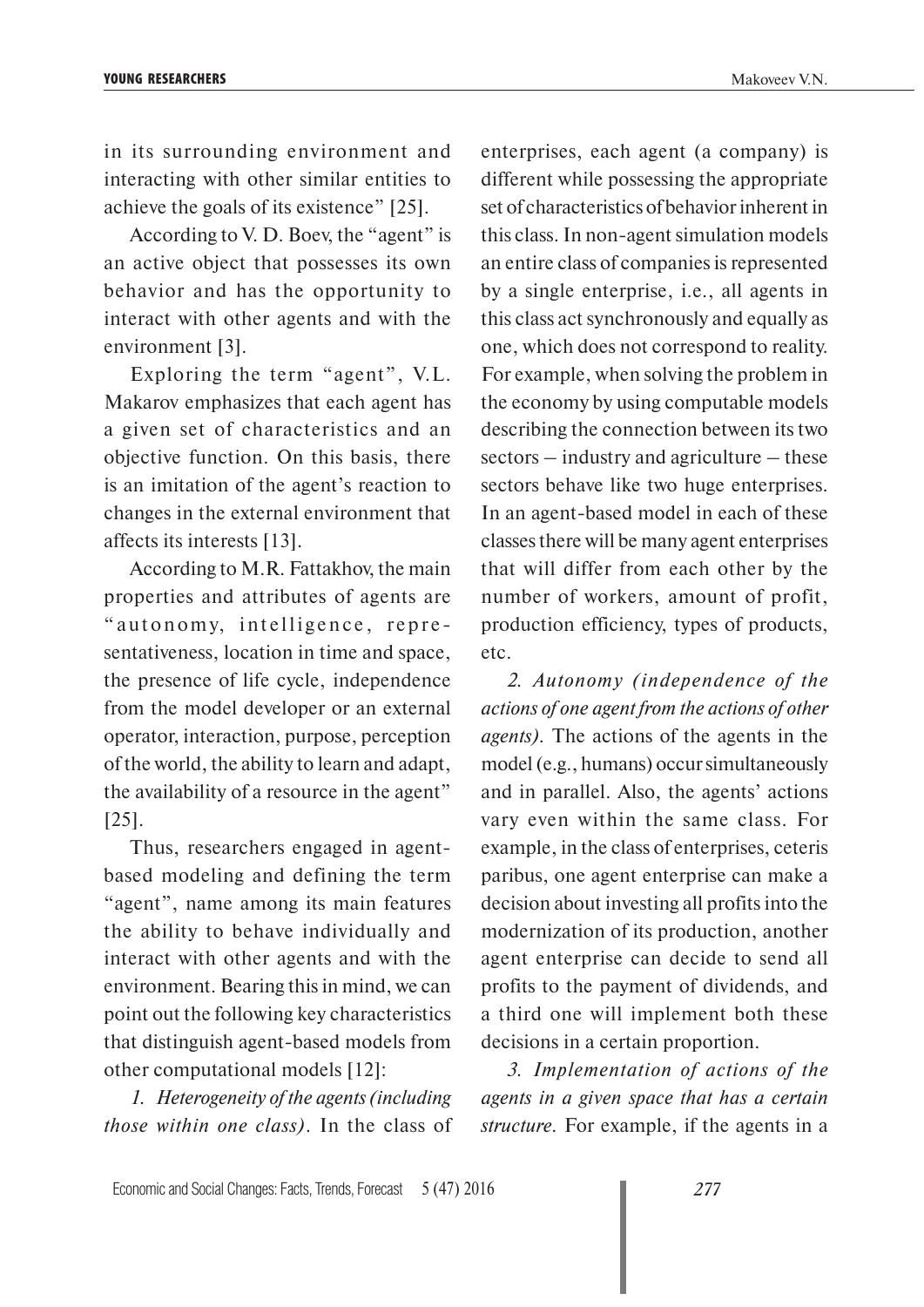model (people, cars, etc.) use roads and rivers where they exist in a given space, then mountains are a barrier for them.

*4. Local interactions.* Each agent in the model interacts with other agents in a certain neighborhood, and interaction of this type does not occur with agents outside of it. This brings the model closer to real life, because interaction between people is carried out within a certain territory (even the interaction via the Internet does not occur simultaneously with the entire population of the world).

*5. Bounded rationality.* This feature in the model refers to individuals, enterprises and the government. In contrast to the concept of the economic man (homo economicus), the concept of bounded rationality proceeds from the fact that an individual fails to achieve the maximum individual utility function due to natural objective constraints (constraint of time and speed in decision-making, limitations of memory and the availability of information about possible options, etc.). It helps bring an agent-based model closer to reality.

*6. Non-equilibrium nature of the dynamics of the processes.* Whereas conventional modeling problems (for example, general equilibrium problems) are busy looking for equilibrium solutions, the dynamics of processes in agent-based models is non-equilibrium in nature [8].

The specifics of constructing agentbased models lead to the presence of several stages in this process. Along with the general stages of simulation modeling (analysis of the system; formulation of a goal for the simulation of the system; development of conceptual structure for the model; implementation of the model in the modeling environment; implementation of animated representation of the model; validation of the model's implementation; calibration of the model; planning and carrying out computer experiment [3]), for developing agent-based models the researcher has to determine individual characteristics of the agents, to simulate their behavior and rules of interaction with the environment, to calibrate the model (at this stage the correspondence between the actually observed data on the simulated object and the data calculated using the results of individual actions of agents in the model is achieved).

Despite the complexity of building agent-based models, interest in them is increasing, as evidenced by the increasing number of publications on this topic [39]. It should be noted that about half of the prototypes of agent-based models are developed in the social and economic spheres.

The *Table* presents the most interesting and sophisticated, in our opinion, domestic and foreign agent-based models in the social and economic development of various territories.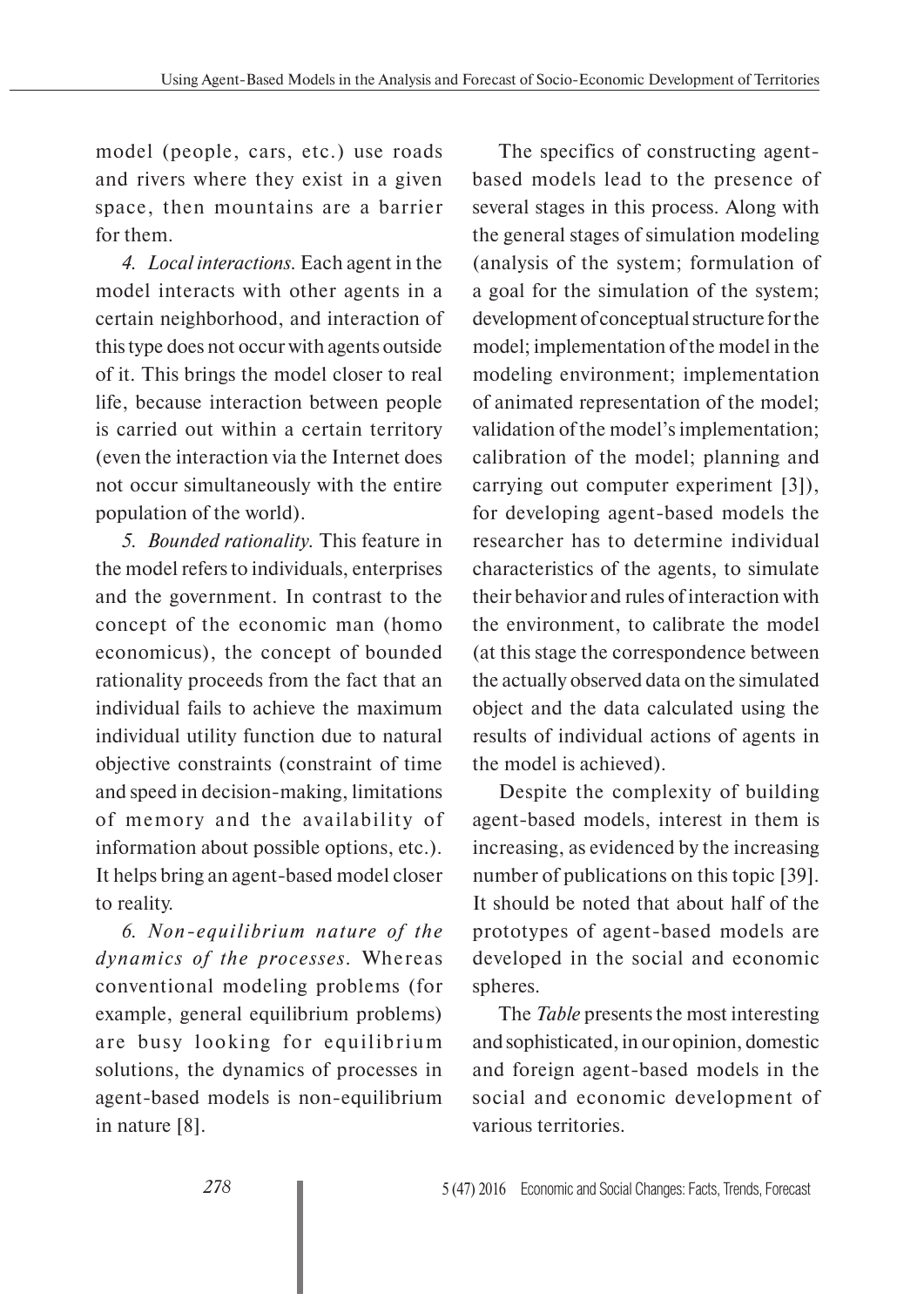| No.                             | Model                                                                                   | Model structure                                                                                                                                                   | Authors                                                               |
|---------------------------------|-----------------------------------------------------------------------------------------|-------------------------------------------------------------------------------------------------------------------------------------------------------------------|-----------------------------------------------------------------------|
| <b>Russian models</b>           |                                                                                         |                                                                                                                                                                   |                                                                       |
| 1.                              | Regional model "Governor"                                                               | Individuals (people - the region's inhabitants), legal entities<br>(enterprises and organizations) and municipal districts                                        | E.D. Sushko                                                           |
| 2.                              | Demographic agent-based model<br>"Russia"                                               | Two types of agents that differ in reproductive strategies.<br>The first type of agents follows the traditional strategy and<br>the second - the modern strategy. | V.L. Makarov.<br>E.D. Sushko,<br>A.R. Bakhtizin                       |
| 3.                              | Complex Agent-Based Model of<br>Urban Development (CUBMUD)                              | Enterprises and people, and three types of environment:<br>public transport, city sectors, roads                                                                  | M.R. Fattakhov                                                        |
| $\overline{4}$ .                | Multi-agent model for development<br>of the territorial system                          | Economic regions that consist of territorial production<br>complexes and sites where they can be placed                                                           | K.S. Chirkunov                                                        |
| 5.                              | Interregional inter-industry "input-<br>output" model                                   | Firms, households, foreign markets, and commodity<br>markets                                                                                                      | V.I. Suslov                                                           |
| <b>Foreign models</b>           |                                                                                         |                                                                                                                                                                   |                                                                       |
| 6.                              | Model for the European economy -<br>EURACE (Italy, France, Germany, UK,<br>Turkey, USA) | Households, firms and banks                                                                                                                                       | Researchers from<br>European countries,<br>Nobel laureate J. Stiglitz |
| 7.                              | Agent-based model of the virtual<br>economy in Hradec Králové (Czech<br>Republic)       | Consumers; producers; mining companies; transportation                                                                                                            | P. Cech, P. Tucmk,<br>V. Bures, M. Husrakova                          |
| 8.                              | Model for expanding urban territory<br>(China)                                          | Urban residents, farmers and authorities                                                                                                                          | H. Zhang, Y. Zeng,<br>L. Bian, X. Yu                                  |
| 9.                              | Intra-Urban Migration Model (USA)                                                       | Households, developers and government                                                                                                                             | S. Sun.<br>S. M. Manson.                                              |
| 10.                             | Shrinking City Model (Germany)                                                          | Population, space, decision-making                                                                                                                                | D. Haase,<br>S. Lautenbach,<br>R. Seppelt                             |
| Source: compiled by the author. |                                                                                         |                                                                                                                                                                   |                                                                       |

#### Domestic and foreign agent-based models

Let us consider each of the presented agent-based models in more detail.

*1. The regional model "Governor", developed by E.D. Sushko, [14] is designed to* simulate the socio-economic state of the region based on the reconstruction of its internal structure and simulating the behavior of autonomous economic agents operating in its territory [23]. The model includes three types of agents: individuals (people – the region's inhabitants), legal

entities (enterprises and organizations) and municipal districts. The high degree of elaboration of the model is proved by the fact that it has a very complex structure and includes a model of demographic development of the region and its individual municipal districts; the model of labor potential and work behavior of an individual; the labor market model; production model; the model of formation and use of the budget.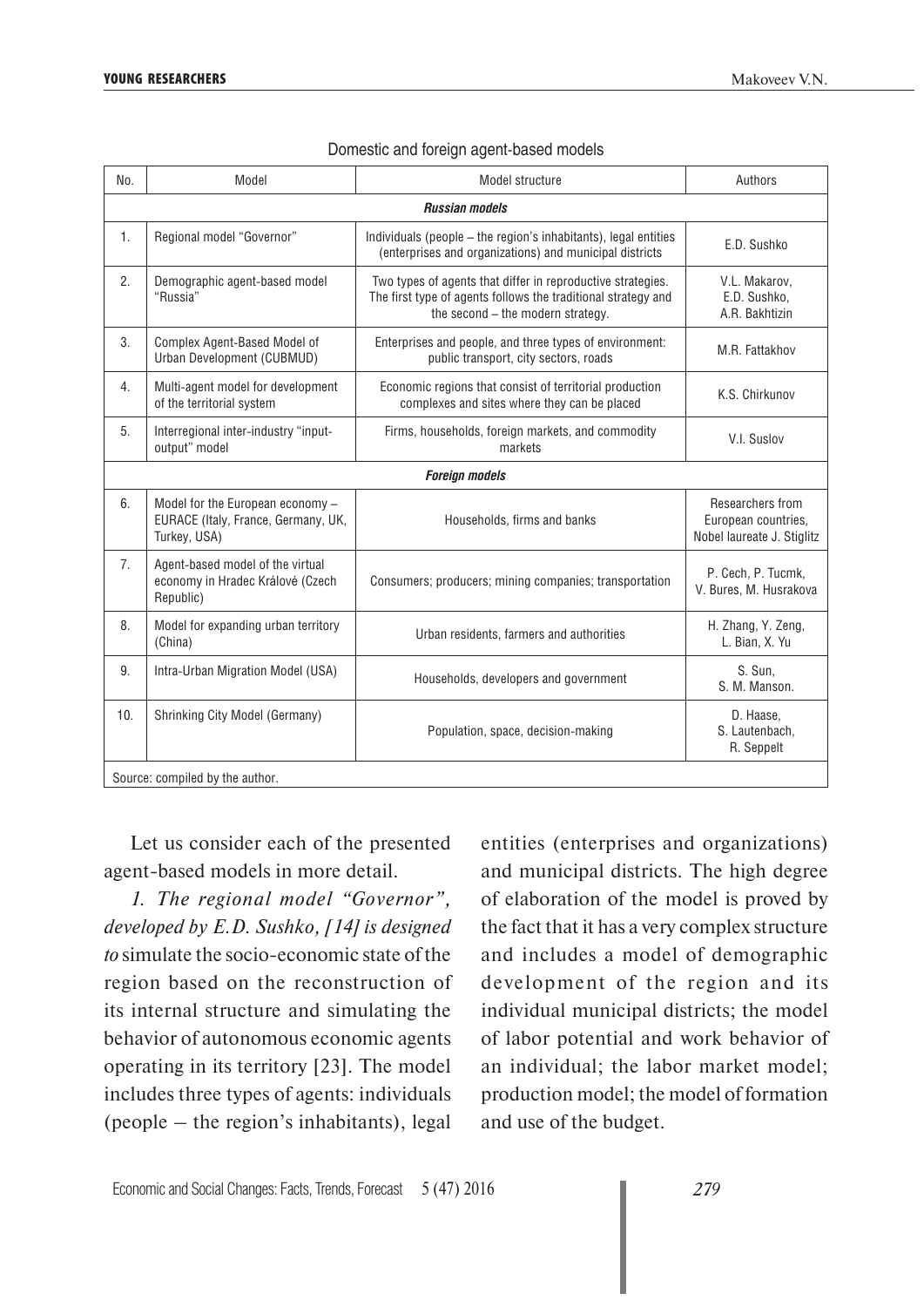The model "Governor" is intended for testing different options of management actions at the regional level, the model can also be used as a planning tool in the result-oriented budgeting, i.e. in the allocation of resources in accordance with the goals, objectives and functions of the authorities.

The model is tested on the example of the Vologda Oblast. It helped carry out numerical experiments on simulating the dynamics of the status of the population in the oblast, its municipalities and enterprises in their territories under different values of the model's managed parameters. The results of the testing showed that the model accurately reflects characteristics of regional socio-economic development and can be used in its simulation [23].

*2. Demographic agent-based model "Russia" developed by researchers at CEMI RAS* to simulate people's reproductive behavior based on their internal attitudes [15].

The agents in the model are divided into two types that differ in reproductive strategies. The first type of agents follows the traditional strategy and the second – the modern strategy.

At the first stage of the work of the model the initial state of the environment is established and the agents are generated, the features of which (age, gender, the sign of belonging to a certain type, desired number of children) are assigned in such

a way as to reproduce a given sex-age and social structure of the population in the modeled region.

At the second stage the processes of natural movement of population – the death and birth rates – are simulated by using the method of regrouping ages and probabilistic mechanisms. According to the authors, "extinction of the agents takes place in accordance with the death rates differentiated by sex and age, but the same for the entire population. The creation of new agents (child birth) in the model is a result of the agents' actions. First, agent people interact in the formation of couples when the partners agree on the desired number of children. And then, "family couples" agree on the time of birth of each child, and this choice depends on their internal settings associated with their belonging to a certain type" [15].

*3. Complex Agent-Based Model of Urban Development (CUBMUD) [25]* developed by M.R. Fattakhov consists of two types of agents: people (inhabitants of the metropolis), city enterprises and organizations, and three types of environment: city sectors, public transport and public roads, which are situated in these sectors. In the operation of the model, one kind of agents interacts with the other ("agent-agent" type of connection), i.e. they are either working and receiving a monthly income or are on the job market and looking for a job,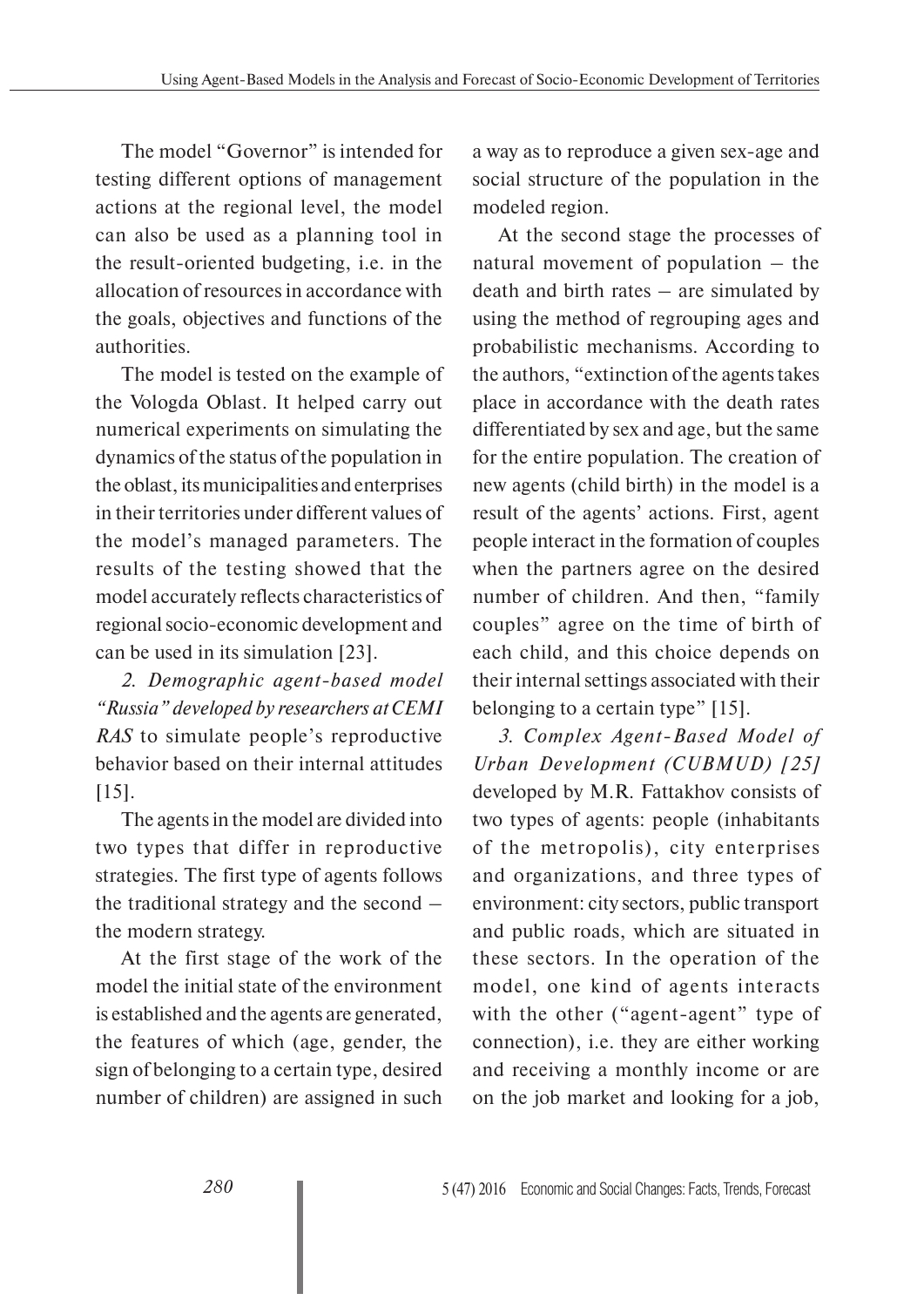interacting with the environment of the model ("agent-environment" type of connection). Here they pay for the cost of living (utility bills, rent). In the model, human agents can change their area of residence based on their preferences or financial situation. When they commute between home and work, human agents interact with the environment – public transport and roads. The choice of the type of vehicle determines the amount of time they spend on the road and the amount of monthly expenses. Human agents have the following set of characteristics: age, memory, monthly income, monthly transport expenses, cash balance, area of work, area of residence, time when their working day starts, presence or absence of a personal vehicle. Human agents can be in one of four states: satisfaction, frustration, waiting, and neutral state [27].

This model was tested on the example of Moscow [24]. The CABMUD model that has been designed helps make longterm forecasts and develop scenarios of socio-economic development of cities, and to make a quantitative assessment of the results of management decisions.

*4. Multi-agent model for development of the territorial system* was developed and tested by K.S. Chirkunov [29]. The main agents in it are economic regions that consist of agents of the lower level of the hierarchy: territorial production complexes and sites where they can be placed. The sites are characterized by geographical

location and available natural and human resources. The external environment in the model is represented by a variety of external resources and markets. In the process of functioning of the territorial system, agents interact with each other, for example, they can agree on a set of production specializations of the system and thereby determine the behavior of the territorial system as a whole [28].

*5. Interregional inter-industry "inputoutput" model* developed by V.I. Suslov and his colleagues to solve the problems of modeling the spatial structure of Russia's economic system taking into account its vast territory. The model contains four types of agents: firms, households, foreign markets, and commodity markets. The model has a geographical structure and is attached to the conventional map of Russia using GIS approach [19].

6. *In September 2006, a project was launched to develop a model for the European economy – EURACE (Agent-based Computational Economics)*. In this model, many autonomous agents interact in the framework of the socio-economic system [34]. The project involves experts from eight research centers in Germany, Italy, UK, France and Turkey, and a consultant from Columbia University, Nobel laureate Joseph Stiglitz [20].

The model uses a geographical information system that covers a wide range of facilities: shops, enterprises, schools, transportation networks, etc.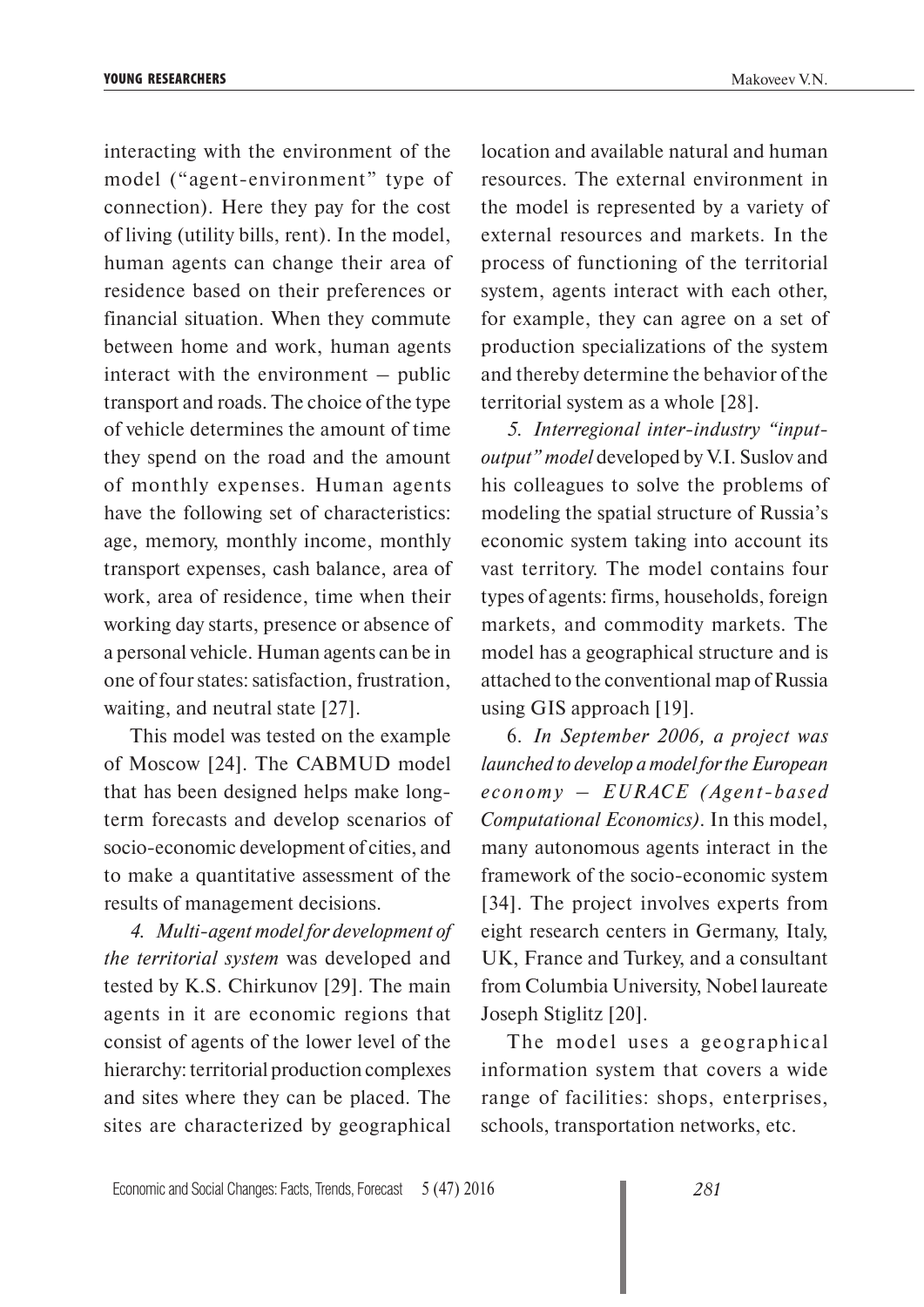In its scale and complexity EURACE is unique because it presents the whole European Union. In order to fill the model with statistical information, the data (presented by GIS maps) of the statistical service of the European Union of the NUTS-2 level representing data on the 268 regions of 27 countries were used<sup>2</sup>.

The model has three types of agents: households, firms and banks. They all have a geographical reference and relate to each other through social networks, business relationships, etc. With the help of the developed model a series of experiments were carried out in order to study the labor market. One of the main conclusions of the study consists in the fact that the macroeconomic indicators of the two regions with similar conditions (resources, economic development, etc.) for an extended period (10 years or more) can significantly differ because of the initial heterogeneity of the agents.

*7. Agent-based model of the virtual economy* developed by P. Cech, P. Tucmk, V. Bures and M. Husrakova, recreates the processes of production and consumption in the real economy. It is designed to study economic processes in the Czech town of Hradec Králové [45].

In the model, the authors identify four types of agents: consumers (C-agents); factory agents (F-agents); mining companies (M-agents); transportation (T-agents). *C-agents* can purchase essential goods, normal goods and luxury items. The structure and rate of consumption are determined by the individual consumption function that depends on the welfare of the agents. The level of welfare is determined by the job and qualifications. Making a choice between investment into consumption or investment in training, the agents can manage their well-being. *F-agents*, consuming raw materials and other products, produce the final product that is purchased by C-agents, or the intermediate product that is purchased by other manufacturers. With the help of the consumption function, the proportions of purchased raw materials and products are determined, and the range of products is specified with the help of the production function. The output volume depends on the technology used and on the skills of C-agents employed in the production. *M-agents in the model* convert natural resources into commodities that F-agents use, and each M-agent supplies only one type of raw material. The cost of production is determined by the consumption function that reflects the necessary energy and technology. *T-agents* in the model act as intermediaries between producer agents and mining companies. The task

<sup>2</sup> NUTS (French: Nomenclature des unites territoriales statistiques) is a geocode standard for referencing the subdivisions of countries for statistical purposes. The standard is developed by the European Union, and covers the member states of the EU. There are three levels of NUTS, the second level (NUTS-2) corresponds to administrative districts in Germany, counties in the UK, etc.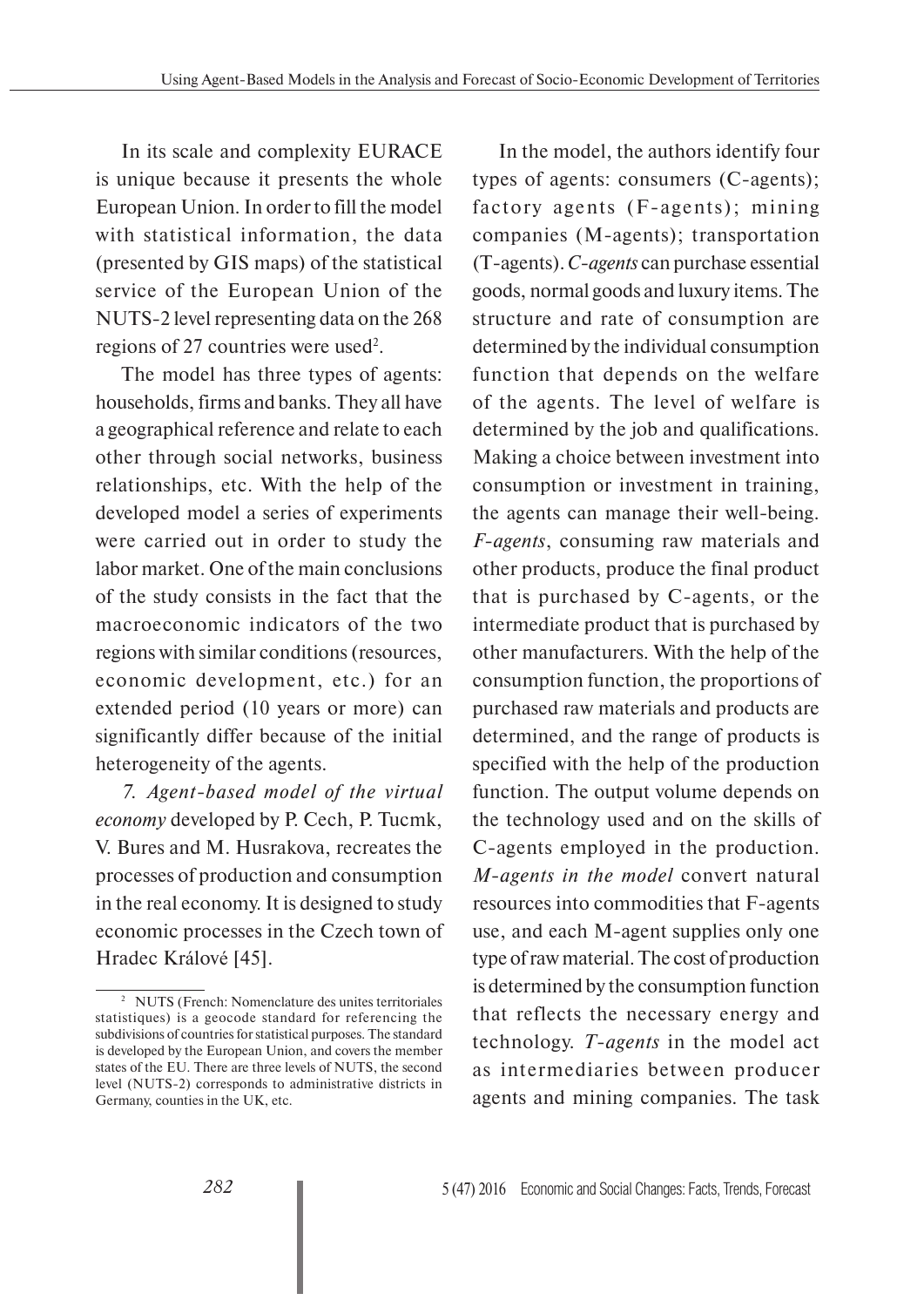of T-agents is to find the optimal route. Capacity, travel speed and technology define the performance of T-agents. Transportation costs depend on distance.

The authors have implemented a simplified computer model of the virtual economy on the NetLogo platform. It simulates the processes of raw materials production, their transfer to transport agents, transportation, obstacle detection during transportation, production of products, purchase, sale and final consumption of products by consumer agents. According to the intent of the researchers, the final model should be based on real statistical data and be consistent with the behavior of economic entities of Hradec Králové [27].

*8. Agent-based model of the Chinese city of Changsha* developed by H. Zhang, Y. Zeng, L. Bian, and X. Yu [46]. The model includes three types of agents: residents, farmers and authorities. One of the main driving forces behind the expansion of the city in the model is inhabitant agents who choose a new place of residence.

Farmer agents in search of a more comfortable life want, on the one hand, to live closer to the city and "civilization" and on the other – not to lose the lands that "feed" them, because these very lands near the city limits and major roads are most likely to be transferred to the city. Decision-making by farmer agents in the model depends on a set of factors: proportion of protected agricultural land,

proportion of the land for development and the areas of possible development, distances to railroads and highways, distances to main urban roads and to the city center, population density, etc. The authorities in the model are an agent of a special type, which has no spatial characteristics in contrast to the agents of the other two types; however, it can make decisions that promote the most rational use of land and ensure sustainable development of the city while protecting and preserving fertile agricultural lands [27].

The described model is based on statistical data on the socio-economic development of the city of Changsha in China (since 1990) and uses a GIS map of the city.

*9. Intra-Urban Migration Model*  developed by American scientists S. Sun and S. M. Manson. The main agents in the model are households (they create demand in the real estate market), developers (creates supply of new housing) and government (regulates land use). The process of modeling intra-urban migration is carried out in several stages: first, features of the environment and spatiotemporal framework are defined; second, data about the agents is loaded; third, the model is run and, fourth, the results of the simulation are analyzed. The model is verified and calibrated on data from the Minneapolis–St. Paul metropolitan area, Minessota [50].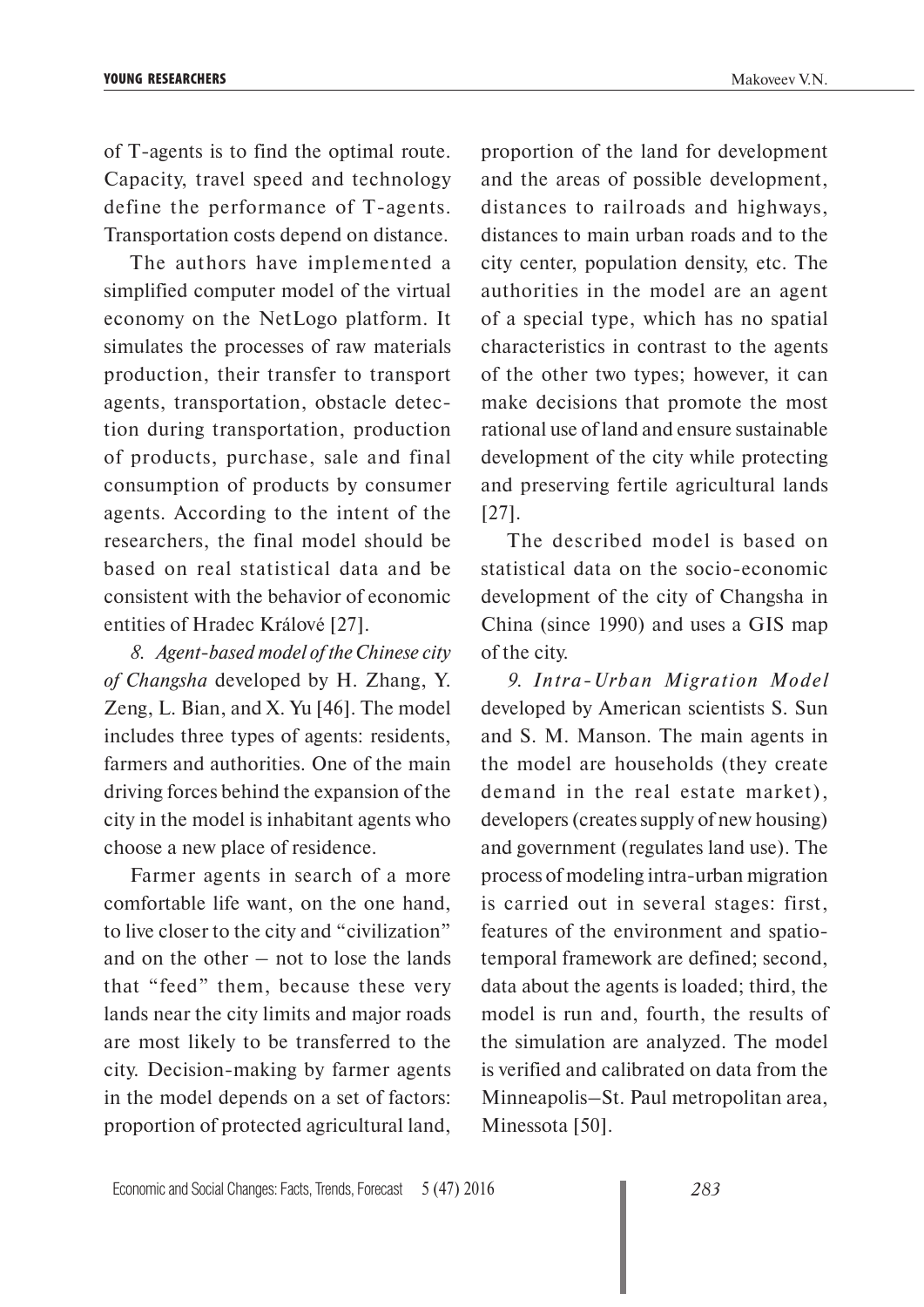*10. Shrinking City Model* designed by German researchers D. Haase, S. Lautenbach and R. Seppelt, is used to study migration and land use in Leipzig. The model is based on three blocks of components: "Population" (population dynamics affect the life cycles and types of households and is determined by migration growth, birth and death rates), "Space" (every point of the urban space, with the exception of the territorial jurisdiction, is described by the composition of households, type of residential development, transportation access, cost of purchase and rent of real estate, security, crime situation, medical and educational institutions, shopping centers, places for recreation and leisure), "Decision-Making" (on the basis of assessing the attractiveness of the place of residence each household makes a choice between relocation and preservation of its former residence) [38].

The model helps assess the level of release of the housing in the city based on the relocation of households, and in the absence of demand for the housing for more than 5 years – the level of its demolition.

Based on the analysis of approaches of domestic and foreign researchers to the development of agent-based models in the social and economic spheres, we can conclude that the majority of them are devoted to the modeling of spatial, territorial and socio-economic

development of regions, cities and municipalities. The main agents in such models are households, inhabitants of regions and cities, enterprises and organizations operating in their territory, and state authorities (their inclusion in the model helps test different options of management actions in the territory by changing the model parameters, such as the introduction of certain prohibitions and quotas, issue of permits, allocation of financial resources, etc.).

In order to implement agent-based models of socio-economic development at the regional level, the developers must overcome the difficulties associated with the definition of agent types, their number and characteristics, understanding of the mechanism of interaction between the agents and the external environment, implementation of model calibration and selection of simulation period. The situation is also complicated by the problem of filling agent-based models of socio-economic development of territories with real data. This problem can be partially solved by carrying out surveys. However, techniques of their realization not always help ensure the comparability of the data obtained at different levels of modeling. One of the problems hindering the use of the agent-based approach in the forecasting of socio-economic development of territories is the lack of awareness of public authorities and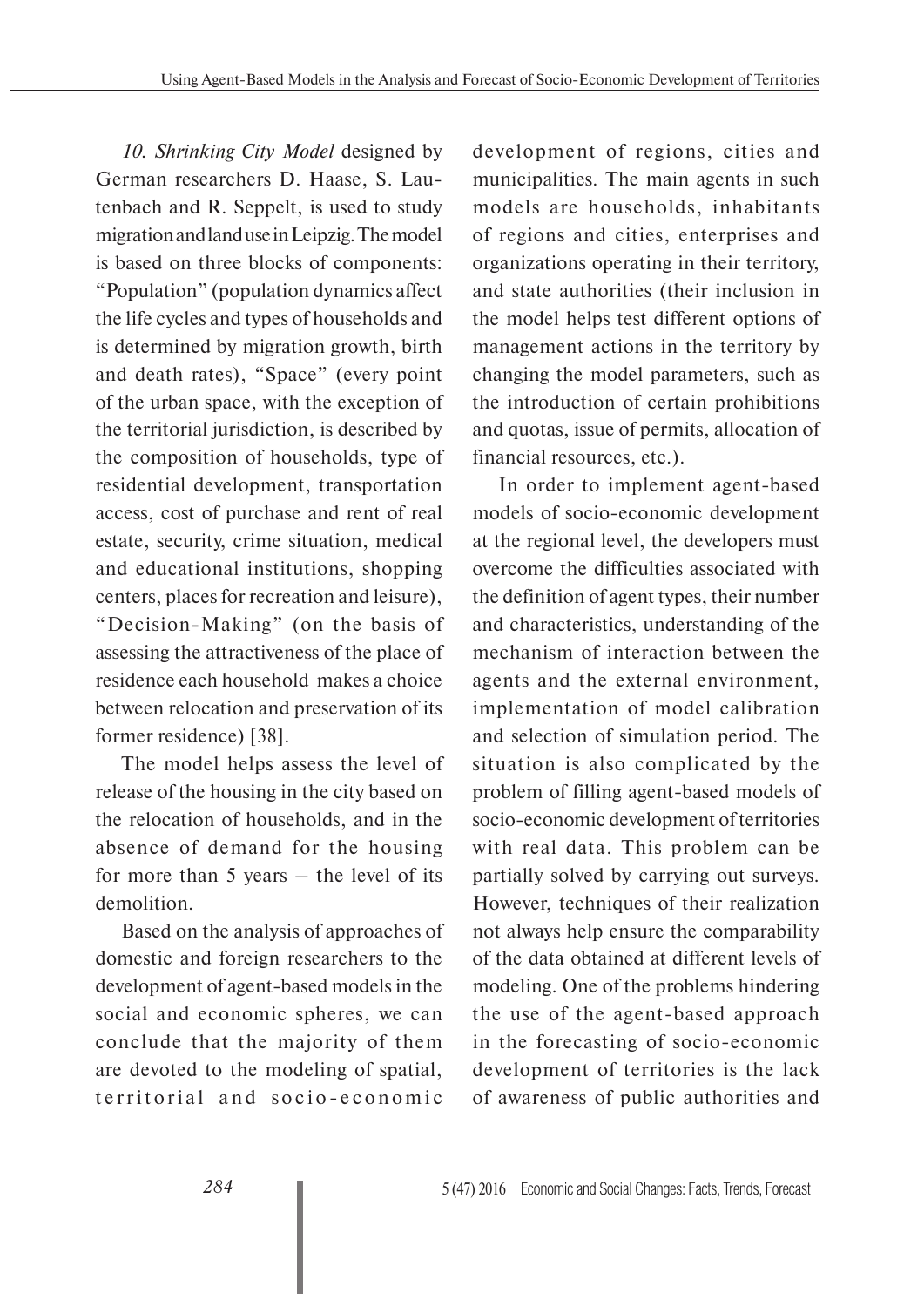management on the opportunities and prospects of this method and feasibility of its application in the study of economic dynamics, management decision-making and selecting strategic priorities.

Summarizing all of the above, we can conclude that the agent-based approach to the modeling of socio-economic development of territories is very promising, it improves the efficiency of forecasting of regional development and management decisions due to very detailed and realistic reconstruction of the internal structure of the region in the form of separate independent economic entities that interact with each other and with the

external environment, and also due to the possibility of fast processing and analyzing large amounts of data

In our opinion, further research in the field of agent-based modeling of socioeconomic development of territories can be directed at solving the problems related to the study of the interaction of agents with each other and with the environment, developing theoretical and methodological foundations for agent-based approach, analyzing software and technological implementation of agent-based models on supercomputers, and developing the algorithms for calibration and verification of agent-based models.

*The author expresses his gratitude to Konstantin Anatol'yevich Gulin, Doctor of Economics, Associate Professor, ISEDT RAS Deputy Director, Head of the Department of Scientific and Technological Development and Knowledge Economy for his assistance in preparing this paper.*

### **References**

- 1. Makarov V.L., Bakhtizin A.R., Sushko E.D., Vasenin V.A., Borisov V.A., Roganov V.A. Agentorientirovannye modeli: mirovoi opyt i tekhnicheskie vozmozhnosti realizatsii na superkomp'yuterakh [Agent-based models: world experience and technical capability of implementation on supercomputers]. *Vestnik RAN* [Herald of the Russian Academy of Sciences], 2016, no. 3, p. 253. (In Russian).
- 2. Bakhtizin A.R. *Agent-orientirovannye modeli ekonomiki* [Agent-based models for the economy]. Moscow: Ekonomika, 2008. 279 p. (In Russian).
- 3. Boev V.D., Kirik D.I., Sypchenko R.P. *Komp'yuternoe modelirovanie: posobie dlya kursovogo i diplomnogo proektirovaniya* [Computer simulation: a handbook for simulation in term and graduation papers]. Saint Petersburg: VAS, 2011. 348 p. (In Russian).
- 4. Borshchev A.V. Imitatsionnoe modelirovanie: sostoyanie oblasti na 2015 god, tendentsii i prognoz [Simulation modeling: current state of the field as of 2015, its trends and forecast]. *IMMOD 2015*. Available at: http://www.anylogic.ru/upload/pdf/immod15\_borshchev\_statia.pdf. (In Russian).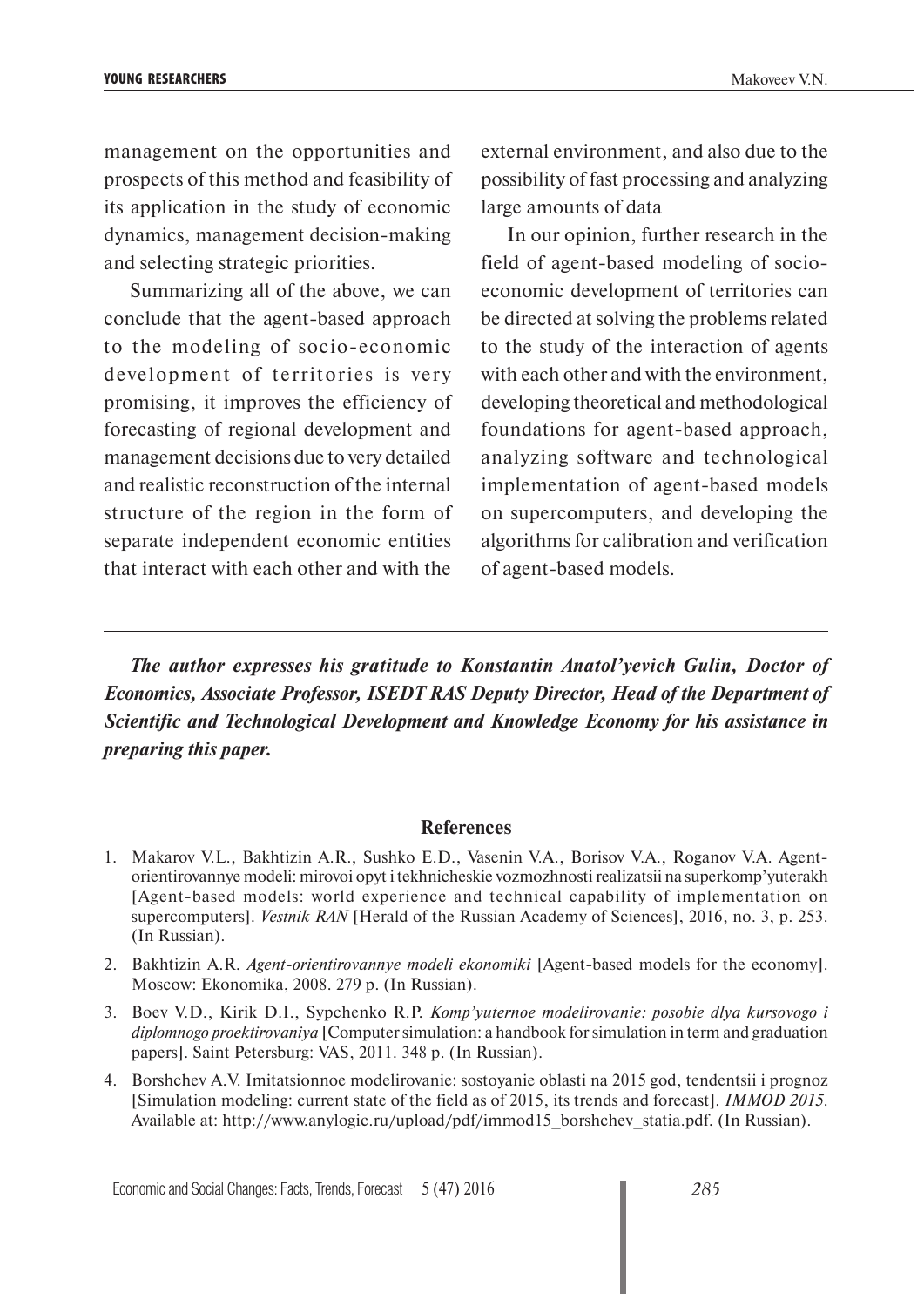- 5. Granberg A.G. *Modelirovanie sotsialisticheskoi ekonomiki: uchebnik dlya vuzov* [Modeling of the socialist economy: textbook for universities]. Moscow: Ekonomika, 1988. 487 p. (In Russian).
- 6. Denisova S.V., Bakhtizin A.R. Modelirovanie protsessa sliyanii organizatsii s pomoshch'yu agentorientirovannoi modeli [Modeling of the process of mergers of organizations using an agent-based model]. *Problemnyi analiz i gosudarstvenno-upravlencheskoe proektirovanie* [Problem analysis and public administration projection], 2011, no. 2, p. 60. (In Russian).
- 7. Zvyagin L.S. Prakticheskie priemy modelirovaniya ekonomicheskikh sistem [Practical techniques for modeling economic systems]. *Problemy sovremennoi ekonomiki: materialy IV mezhdunar. nauch. konf. (g. Chelyabinsk, fevral' 2015 g.)* [Problems of modern economics: proceedings of the 4th international scientific conference (Chelyabinsk, February 2015)]. Chelyabinsk: Dva komsomol'tsa, 2015. P. 14-19. (In Russian).
- 8. Zul'karnai I.U. Zadacha agent-orientirovannogo modelirovaniya raspredeleniya funktsii po vertikali v asimmetrichnoi federatsii [Task of agent-based modeling for vertical distribution of the function in an asymmetric federation]. *Vestnik Bashkirskogo universiteta* [Bulletin of Bashkir University], 2014, vol. 19, no. 4, pp. 1249-1255. (In Russian).
- 9. Ivanter V.V. Strategiya perekhoda k ekonomicheskomu rostu [Strategy for transition to economic growth]. *Problemy prognozirovaniya* [Studies on Russian Economic Development], 2016, no. 1, pp. 3-8. (In Russian).
- 10. *Laboratoriya agentnogo modelirovaniya* [Laboratory for agent-based modeling]. Available at: http:// abm.center. (In Russian).
- 11. Makarov V.L., Bakhtizin A.R. *Sotsial'noe modelirovanie novyi komp'yuternyi proryv (agentorientirovannye modeli)* [Social simulation – a new computer breakthrough (agent-oriented models)]. Moscow: Ekonomika, 2013. 295 p. (In Russian).
- 12. Makarov V.L. Iskusstvennye obshchestva [Artificial societies]. *Iskusstvennye obshchestva* [Artificial Societies], 2006, vol. 1, no. 1, pp. 10-24. (In Russian).
- 13. Makarov V.L., Bakhtizin A.R. Sovremennye metody prognozirovaniya posledstvii upravlencheskikh reshenii [Modern methods for forecasting the effects of management decisions]. *Upravlencheskoe konsul'tirovanie* [Management Consulting], 2015, no. 7, pp. 12–24. (In Russian).
- 14. Makarov V.L., Sushko E.D., Bakhtizin A.R. *Obshchee opisanie modeli Vologodskoi oblasti "Gubernator"* [General description of Vologda Oblast model "The Governor"]. Available at: http://abm.center/ publications/index.php?ID=276. (In Russian).
- 15. Makarov V.L., Sushko E.D., Bakhtizin A.R. *Obshchee opisanie demograficheskoi modeli "Rossiya"*  [General description of the demographic model "Russia"]. Available at: http://abm.center/ publications/index.php?ID=278. (In Russian).
- 16. Makarov V., Bakhtizin A., Sushko E. Modelirovanie demograficheskikh protsessov s ispol'zovaniem agent-orientirovannogo podkhoda [Simulation of demographic processes using the agent-based approach]. *Federalizm* [Federalism], 2014, no. 4, p. 37. (In Russian).
- 17. Musaev A., Shevchik A. Tikhaya kognitivnaya revolyutsiya [Quiet cognitive revolution]. *Ekspert* [Expert], 2016, no. 4, p. 45. (In Russian).
- 18. O strategicheskom planirovanii v Rossiiskoi Federatsii: Federal'nyi zakon: prinyat Gosudarstvennoi Dumoi 20 iyunya 2014 g. №172-FZ [On strategic planning in the Russian Federation: Federal Law: adopted by the State Duma on 20 June 2014 No. 172-FZ]. *Konsul'tant-plyus* [Consultant-plus]. (In Russian).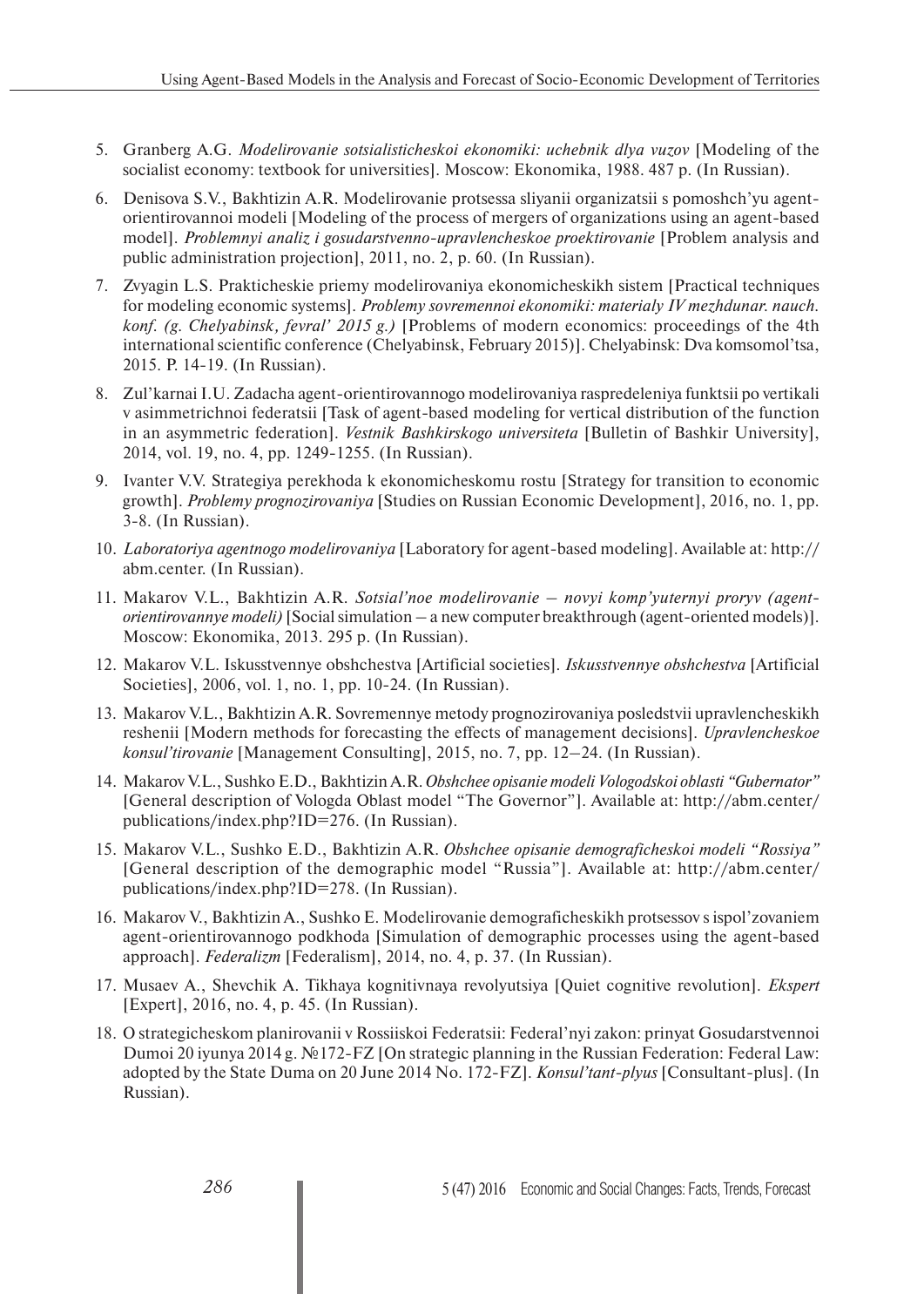- 19. Suslov V.I., Domozhirov D.A., Kostin V.S., Mel'nikova L.V., Ibragimov N.M., Tsyplakov A.A. Opyt agent-orientirovannogo modelirovaniya prostranstvennykh protsessov v bol'shoi ekonomike [Agentbased modeling of spatial processes in big economy]. *Region: ekonomika i sotsiologiya* [Region: Economics and Sociology], 2014, no. 4, pp. 32-54. (In Russian).
- 20. Okrepilov V.V., Makarov V.L., Bakhtizin A.R. et al. Primenenie superkomp'yuternykh tekhnologii dlya modelirovaniya sotsial'no-ekonomicheskikh sistem [Application of supercomputer technologies for simulation of socio-economic systems]. *Ekonomika regiona* [Economy of Region], 2015, no. 2, pp. 301-313. (In Russian).
- 21. Savchishina K. Prognozirovanie pokazatelei nalogovo-byudzhetnoi sfery v ramkakh kvartal'noi makroekonomicheskoi modeli "QUMMIR" [Forecasting the performance of the fiscal sector in the framework of the quarterly macroeconomic model "QUMMIR"]. *Nauchnye trudy* [Scientific works]. MAKS Press, 2008. (In Russian).
- 22. Sayanova A.R. Tablitsy "zatraty-vypusk" v analize i prognozirovanii strukturnykh parametrov regiona ["Input-output" tables in the analysis and forecasting of structural parameters of the region]. *Problemy prognozirovaniya* [Studies on Russian Economic Development], 2004, no. 6, p. 38. (In Russian).
- 23. Sushko E.D. *Mul'tiagentnaya model' regiona* [A multi-agent model of the region]. Available at: http:// www.artsoc.ru/publications /index.php?ID=155. (In Russian).
- 24. Fattakhov M.R. Agent-orientirovannaya model' sotsial'no-ekonomicheskogo razvitiya Moskvy [An agent-based model of socio-economic development of Moscow]. *Ekonomika i matematicheskie metody* [Economics and mathematical methods], 2013, no. 2, pp. 30-42. (In Russian).
- 25. Fattakhov M.R. Agent-orientirovannaya model' sotsial'no-ekonomicheskogo razvitiya megapolisov: avtoref. dis. na soisk. uch. st. k.e.n.: 08.00.13 [An agent-based model for socio-economic development of megacities: Ph.D. in Economics dissertation abstract]. Moscow, 2011. 30 p. (In Russian).
- 26. Fomin A.V., Akopov A.S. *Agent-orientirovannaya dinamicheskaya model' rossiiskogo farmatsevticheskogo rynka* [Agent-based dynamic model of the Russian pharmaceutical market]. Available at: http:// abm.center/publications/ index.php?ID=187. (In Russian).
- 27. Chekmareva E. A. Obzor rossiiskogo i zarubezhnogo opyta agent-orientirovannogo modelirovaniya slozhnykh sotsial'no-ekonomicheskikh sistem mezourovnya [Overview of the Russian and foreign experience of agent-based modeling of complex socio-economic systems of the meso-level]. *Ekonomicheskie i sotsial'nye peremeny: fakty, tendentsii, prognoz* [Economic and social changes: facts, trends, forecast], 2016, no. 2, pp. 225-246. (In Russian).
- 28. Chirkunov K.S. Agentnoe modelirovanie razvitiya territorial'noi sistemy [Agent-based modeling of development of territorial systems]. *Informatika i ee primeneniya* [Informatics and its applications], 2011, vol. 5, no. 1, pp. 58-64. (In Russian).
- 29. Chirkunov K.S. *Mul'tiagentnyi podkhod i modelirovanie povedeniya vzaimodeistvuyushchikh ierarkhicheskikh sistem ekonomicheskoi prirody: avtoref. dis. … kand. fiz.-mat. nauk: 05.13.11* [Multiagent approach and simulation of the behavior of interacting hierarchical systems of economic nature: Ph.D. in Physics and Mathematics dissertation abstract]. Novosibirsk, 2012. 26 p. (In Russian).
- 30. Shirov A.A., Gusev M.S., Yantovskii A.A. Obosnovanie vozmozhnykh stsenariev dolgosrochnogo razvitiya rossiiskoi ekonomiki [Substantiation of possible scenarios for the long-term development of the Russian economy]. *Vserossiiskii ekonomicheskii zhurnal – "EKO"* [All-Russian economic journal – ECO], 2012, no. 6. (In Russian).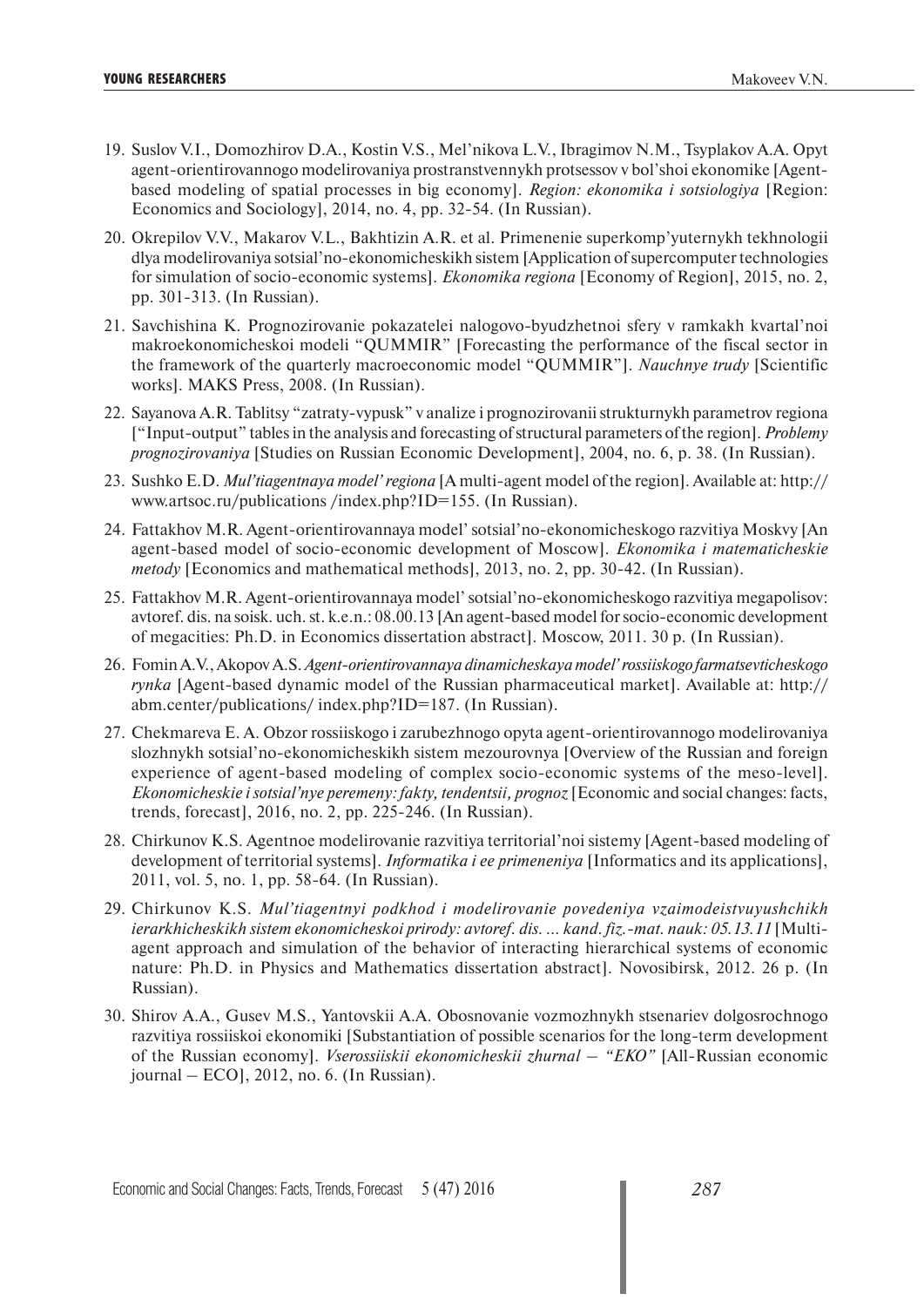- 31. Batty M. Urban Modeling. *International Encyclopedia of Human Geography*. Oxford: Elsevier, 2009. Pp. 51-58.
- 32. Bures V., Tucnik P. Complex agent-based models: Application of a constructivism in the economic research. *Economics & Management,* 2014, no. 17 (1), pp. 152-168.
- 33. Collier N. *Repast HPC Manual. 2012*. Available at: http://repast.sourceforge.net
- 34. Deissenberg C., van der Hoog S., Herbert D. EURACE: A Massively Parallel Agent-Based Model of the European Economy. *Document de Travail No. 2008, vol. 39, 24 June*.
- 35. Epstein J.M., Axtell R.L. *Growing Artificial Societies: Social Science from the Bottom Up. Ch. V*. Cambridge, Massachusetts: MIT Press, 1996.
- 36. Gilbert N. *Agent-based models.* Sage Publications Inc., 2008. 112 p.
- 37. Grassini M. *Accumulation and Competitiveness.* Available at: http://inforumweb.umd.edu/papers/ conferences/ 2009/grassini\_paper.pdf.
- 38. Haase D., Lautenbach S., Seppelt R. Modeling and simulating residential mobility in a shrinking city using an agent-based approach. *Environ. Model. Softw.,* 2010, no. 25, pp. 1225-1240.
- 39. Heath B., Hill R., Ciarallo F. A Survey of Agent-Based Modeling Practices (January 1998 to July 2008). J*ournal of Artificial Societies and Social Simulation,* 2009, no. 12 (4) 9. Available at: http:// jasss.soc.surrey.ac.uk/12/4/9.html.
- 40. Heppenstall A., Malleson N., Crooks A.T. "Space, the Final Frontier": How Good are Agent-based Models at Simulating Individuals and Space in Cities? *Systems*, 2016, no. 4 (1) 9. Available at: http:// www.mdpi.com/2079-8954/4/1/9/pdf.
- 41. Jiang Х. *Statistical and Economic Applications of Chinese Regional Input-Output Tables*. Groningen, 2011.
- 42. Kravari K., Bassiliades N. A survey of agent platforms. *Journal of Artificial Societies and Social Simulation,* 2015, no. 18 (1) 11. Available at: http://jasss.soc.surrey.ac.uk/18/1/11.html.
- 43. Lynar T.M., Herbert R.D., Chivers W.J. Implementing an agent based auction model on a cluster of reused workstations. *International J. of Computer Applications in Technology*, 2009, vol. 34, no. 4, рp.13-24.
- 44. Magliocca N., Safirova E., McConnell V., Walls M. An economic agent-based model of coupled housing and land markets (CHALMS). *Computers, Environment and Urban Systems,* 2011, no. 35, pp. 183-191.
- 45. Cech P., Tucnik P., Bures V., Husrakova M. Modelling complexity of economic system with multiagent systems. *5th International Conference on Knowledge Management and Information Sharing (KMIS 13), Vilamoura, Algarve, Portugal, 19-22 September 2013*. Pp. 464-469.
- 46. Zhang H., Zeng Y., Bian L., Yu X. Modelling urban expansion using a multi agent-based model in the city of Changsha. *Journal of Geographical Sciences,* 2010, no. 20 (4), pp. 540-556.
- 47. Nikolai C., Madey G. Tools of the trade: a survey of various agent based modeling platforms. *Journal of Artificial Societies and Social Simulation,* 2009, no. 12 (2) 2. Available at: http://jasss.soc.surrey. ac.uk/12/2/2.html.
- 48. Parker J. A *Flexible, Large-Scale, Distributed Agent Based Epidemic Model. Center on Social and Economic Dynamics. Working Paper No. 52,* 2007. P.25.